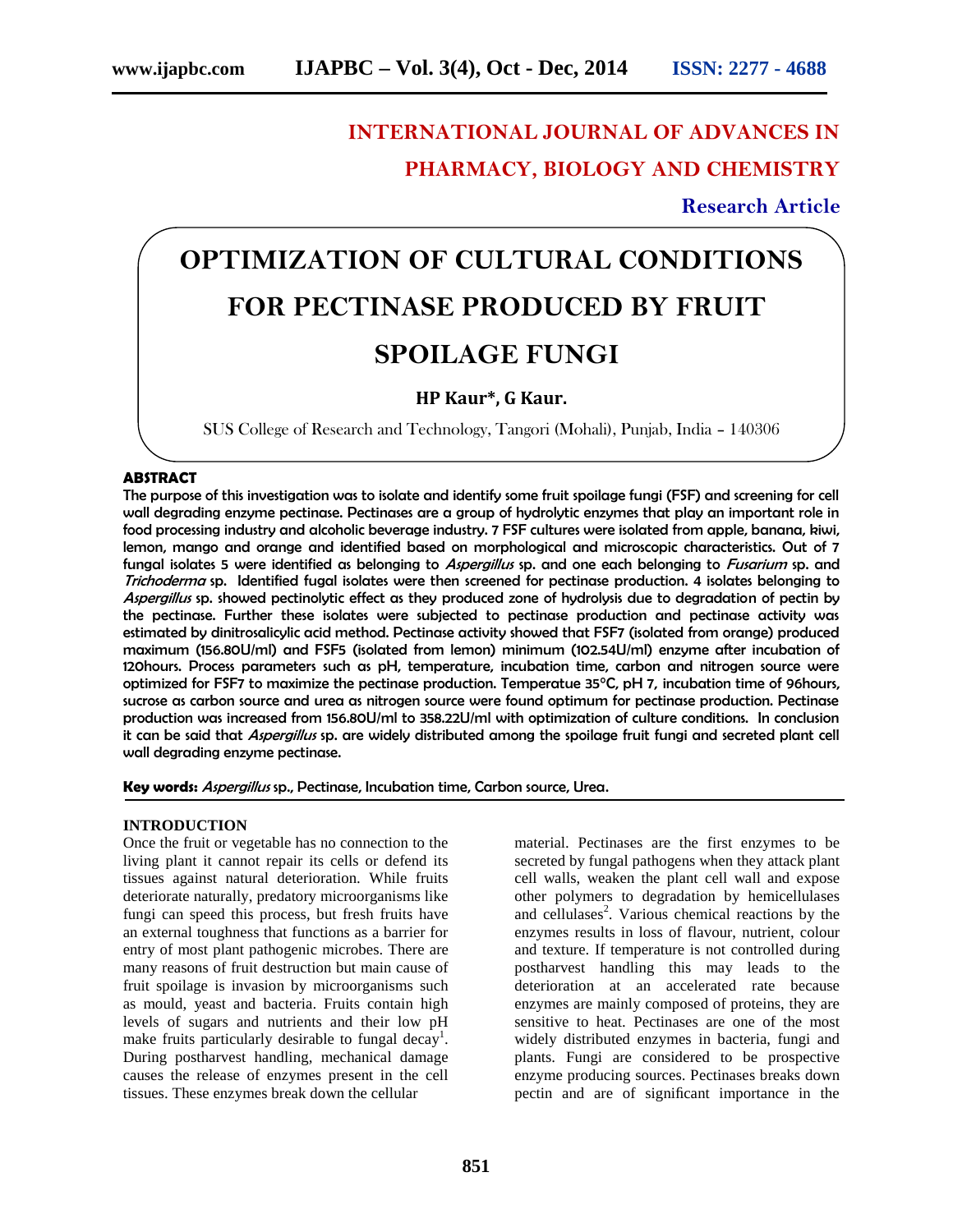current biotechnological era with their all embracing applications in fruit juice extraction and its clarification, scouring of cotton, degumming of plant fibers, waste water treatment, vegetable oil extraction, tea and coffee fermentations, bleaching of paper, in poultry feed additives, in alcoholic beverages and food industries<sup>3</sup>. Addition of vinegar, salts or sugars, removal of water and dehydration are used to prevent the growth of microbes as well as contamination but fruit spoilage cannot be prevented absolutely<sup>4</sup>. In spite of strategies to prevent fruit spoilage a portion of fruits are spoiled, may be because of postharvest processing, mechanical handling, invasion by microorganisms etc. but spoiled fruits and vegetable products are further used in many processes and industries. Moreover utilization of spoiled fruits also minimizes pollution<sup>5</sup>. Enzyme production by microorganisms has been reported to be highly influenced by many factors such as temperature,  $pH$ , incubation time and carbon sources<sup>6,7</sup>. Factors like carbon, nitrogen sources and their concentrations have always been of great interest to researchers in the industry for the low-cost media design. It is also known that 30-40% of the production cost of industrial enzymes is estimated to be the cost of growth medium. Therefore, it is of great significance to optimize the conditions for  $cost\text{-}efficient$  enzyme production<sup>7</sup>. Keeping in mind the applications of pectinases and utilization of spoiled fruits, present investigation was planned to isolate and identify some fruit spoilage fungi and screening for plant cell wall degrading enzyme pectinase.

#### **MATERIALS AND METHODS**

**Isolation of Fruit Spoilage Fungi:** Fruit spoilage fungi (FSF) were isolated from apple, banana, kiwi, lemon, mango and orange fruits. Fruits were incubated at 28°C for 5 days, after incubation, surfaces of fruits were washed off with sterile distilled water and serial dilutions of washed off water were made  $(10^{-1}, 10^{-2}, 10^{-3}$  and  $10^{-4})$  for each fruit. 0.1ml aliquot from each dilution were spread on potato dextrose agar (PDA) plates and incubated in an inverted position at 28°C for 7 days. After 7 days, colonies were picked from each plate and sub cultured on freshly prepared autoclaved PDA media, again incubated for 7 days and growth was observed after 7 days. Isolated fungi were maintained at 4°C for further processing.

**Identification of Isolates:** Fungal isolates obtained after sub-culturing were identified based on morphological and microscopic features of its

sporulated structures. Morphology of FSF was observed on the basis of colour, size, surface and rate of growth of colonies by following the standard methods<sup>8</sup>. Microscopically the isolates were studied by staining with lacto phenol cotton blue using a compound microscope<sup>9</sup> .

**Screening of Fungal Isolates for Pectinase Production:** Screening of FSF for pectinase production was done on pectinase screening agar medium. A well was created in centre of petri plate containing solidified pectinase agar medium, fungal spore suspension was poured into the well and incubated at 37°C for 24 hours. After 24 hours, plates were flooded with iodine for 15 minutes and observed for zone of hydrolysis around the wells $^{10}$ .

**Production of Pectinase Enzyme:** Cell wall degrading enzyme pectinase from the isolated FSF was produced using their spoilage fruits as culture media in agitation phase. FSF were inoculated under aseptic conditions in Erlenmeyer flask containing 5% respective fruit peels and incubated at 28°C in incubator shaker at 150 rpm for 120 hours. Same procedure was carried in presence of potato dextrose broth as a control instead of fruit peels. The cell free broth was recovered by filtration using Whattman filter paper. Cell free broth was subjected to dialysis against 20mM Tris- Hcl buffer, pH 7.2 overnight. The dialyzed was centrifuged at 10000 rpm for 10 minutes and supernatant was used as crude extract $11$ .

**Enzyme Assay:** Pectinase activity was determined by estimating the liberated reducing end products and galacturonic acid as standard<sup>12</sup>. Enzyme activity was based on the amount of D-galacturonic acid released in crude extract. 1ml of crude extract was added to 3ml sodium acetate buffer (2M, pH-5) containing 1% pectin. Assays were carried out at 37°C for one hour. Amount of D-galacturonic acid was determined by dinitrosalicylic acid (DNSA) method. 0.5ml dinitrosalicylic acid reagent was added to each tube and tubes were heated in boiling water bath for 10minutes. After cooling to room temperature absorbance was taken at 560nm. Unit of enzyme activity was defined as the amount of enzyme that releases 1µmol of galacturonic acid per minute according to standard curve<sup>11</sup>.

**Parameters Controlling the Pectinase Production:** Medium optimization for maximum production of the enzyme is an important step and involves a number of physico-chemical parameters such as the incubation period, pH, temperature and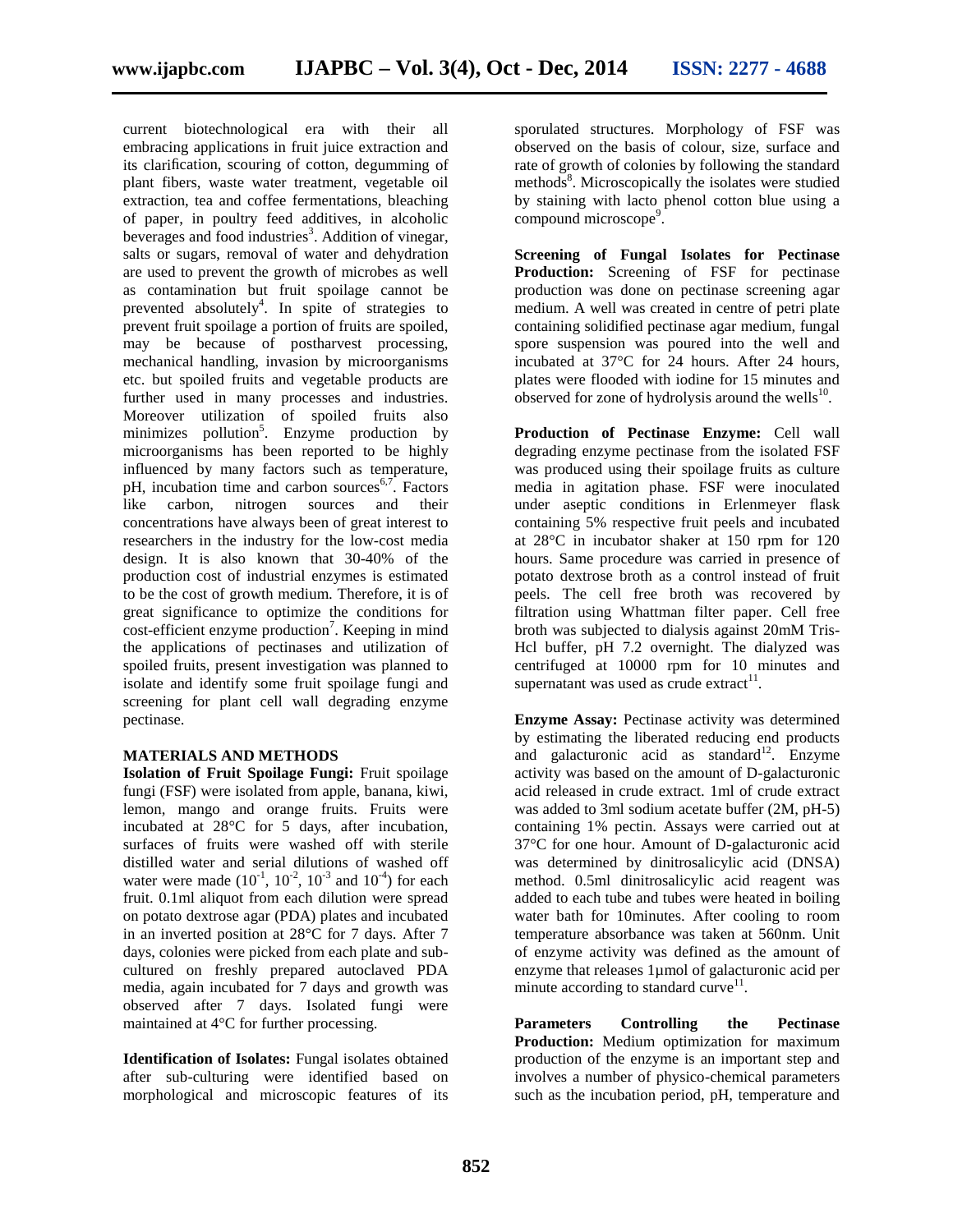carbon source & nitrogen source. Optimization was performed for the most potent FSF isolate screened as best producer of pectinase. Temperature range of 25°C-50°C and pH range of 5-9 was screened for optimization of temperature and pH parameters. Incubation time of 24 hours, 48 hours, 72 hours, 96 hours, 120 hours and 144 hours were used to study the optimal incubation time for pectinase production. Effect of various carbon compounds (fructose, glucose, lactose, sucrose and starch) and nitrogen compounds (peptone, ammonium nitrate, ammonium sulphate, urea and yeast extract) on pectinase production was also examined. Enzyme activity was determined by DNSA method.

#### **RESULTS AND DISCUSSION**

In this study, attempt was made to isolate pectinase producing fungi responsible for fruit spoilage. FSF exploit the fruit using extracellular lytic enzymes that degrade the cell wall of fruit to release water and other constituents to use as nutrients for their growth. FSF cultures were isolated from fruits and identified for the screening of cell wall degrading enzyme pectinase.

**Isolation of Fruit Spoilage Fungi (FSF):** Seven filamentous FSF were isolated from apple, banana, kiwi, lemon, mango and orange and sub cultured on PDA media to obtain pure colonies (Fig. 1).

**Identification of Fungal Isolates:** Fungal isolates were identified on the basis of morphological and microscopic characteristics (Table 1). Based on morphological and microscopic features the fungal isolates were probably identified as belonging to *Aspergillus sp., Trichoderma sp. and Fusarium sp.* (Table 2).

From the morphological and microscopic characterization of fruit spoilage isolates it can be inferred that out of 7 isolates, 5 were probably identified as belonging to *Aspergillus* sp. and one each to *Trichoderma* sp. and *Fusarium* sp. *Aspergillus* sp. was isolated from apple, kiwi, lemon, mango and orange. Both *Trichodema* sp. and *Fusarium* sp. (probable identity) were isolated from banana only. The frequency of occurrence shows that *Aspergillus* sp. had the highest frequency occuring in 5 out of 6 fruits, revealed that *Aspergillus* sp. is highly pathogenic (Table 2). The results of the present study was found to be similar with earlier study<sup>13</sup> where *Aspergillus* sp. was spoiled 5 out of 12 fruits thus found most common pathogenic fungi responsible for the deterioration of the fruits

**Screening of FSF for Pectinase Activity:** 7 isolated fungal cultures were screened for pectinolytic activity. Out of 7 isolates, 4 isolates (FSF1, 4, 5 & 7) belonging to *Aspergillus* sp. showed zone of hydrolysis means they had pectinolytic effect but zones were absent in *Trichoderme* sp. and *Fusarium* sp. FSF 7 isolated from orange showed largest zone of hydrolysis (25mm) followed by FSF 4 from kiwi (23mm), FSF 1 from apple (20mm) and FSF 5 from lemon (16mm) indicating that FSF 7 produced highest amount of pectinase followed by FSF 4, FSF 1 and FSF 5 (Table 3 & Fig. 2).

**Pectinase Production and Enzyme Assay**: All the fruit spoilage fungal isolates were screened for quantitative estimation for pectinase production using selective enrichment approach to draw comparative account. This method was based on the enzymatic hydrolysis of pectin, the galacturonic acid was determined spectrophotometrically. FSF 7 was found to produce maximum pectinase (156.80U/ml) followed by FSF 4 (142.72 U/ml), FSF 1 (124.84 U/ml) and FSF 5 (102.54 U/ml). FSF 7 was found to be best producer of cell wall degrading enzyme pectinase out of all the tested FSF isolates so it was further used for optimization of process parameters (Table 3).

**Parameters Controlling the Pectinase Production:** FSF 7 giving the maximum zone of inhibition and pectinase production (Table 3) was subjected to different pH, temperatures, incubation time, carbon and nitrogen source for pectinase production. Effect of pH on pectinase production was studied by conducting the experiments at pH l 5, 6, 7, 8 and 9 by keeping the temperature at 28°C. As the pH was increased from 5 to 7, pectinase activity was also increased but decreased with further increase in pH value. Total pectinase activity was more at pH 7 throughout the incubation when compared with other pH range (Fig. 3).

Optimum temperature for pectinase production was determined by performing the experiment at temperatures 25°C, 30°C, 35°C, 40°C and 45°C by keeping all other conditions constant for incubation period of 144 hours. As the temperature was increased from 25°C to 35°C the enzyme production was increased and maximum pectinase activity (186.32U/ml) was observed at 35°C after incubation of 96 hours. Further increase in temperature decreased the enzyme activity and the decrease in enzyme activity at higher temperatures may be due to denaturation of enzyme (Fig. 4).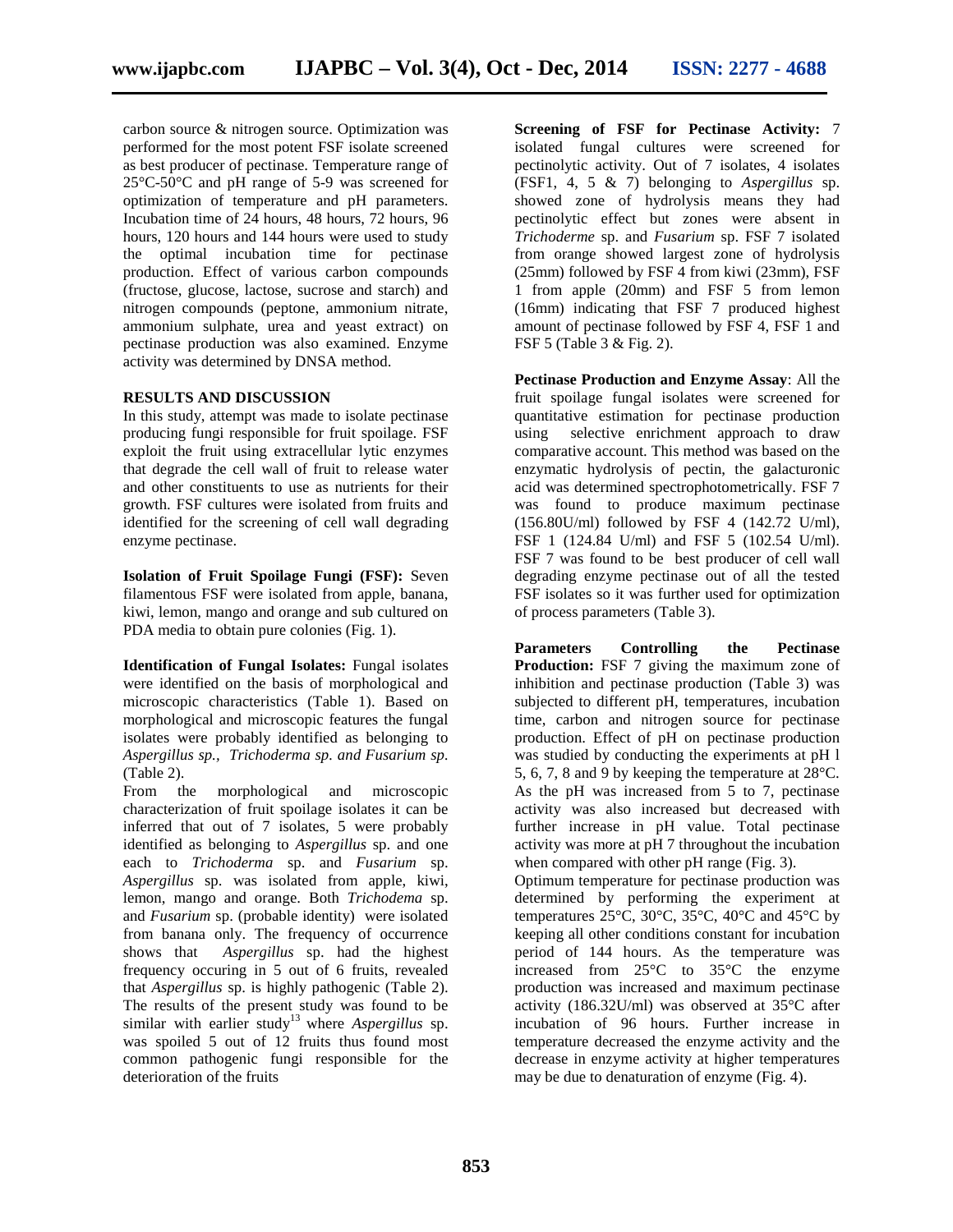Pectinase activity was found to increase with incubation time and was maximum (358.22U/ml) after incubation of 96 hours and later on started depleting when the incubation time was increased. The decrease in the activity can be due to the depletion of nutrients in the medium ( Fig. 5).

Maximum pectinase activity was observed with sucrose as carbon source and minimum with starch (Fig. 6). Among the used nitrogen sources, urea was found best for optimum production of pectinase followed by ammonium nitrate, ammonium sulphate, peptone and yeast extract after incubation of 96 hours (Fig. 7). Urea is a cost effective nitrogen source so pectinase can be produced in large quantity economically by using urea as nitrogen source.

Temperature 35°C (186.32 U/ml), pH 7 (358.22 U/ml), incubation time of 96 hours (358.22 U/ml), sucrose as carbon source (165.40 U/ml) and urea as nitrogen source (302.10 U/ml) were found best for optimum production of pectinase by FSF 7. The present study indicates that *Aspergillus* sp. might be an efficient and economical source of pectinase enzyme.

| Fungi            | <b>Colony Shape</b> | <b>Colony Colour</b>                 | <b>Texture</b> | <b>Microscopic Description</b>                                                                                                |  |
|------------------|---------------------|--------------------------------------|----------------|-------------------------------------------------------------------------------------------------------------------------------|--|
| FSF1             | Circular            | Brownish-green                       | Rough          | Round sporangia with brown smooth textured<br>unbranched clustered sporangiospores and non-septate<br>hyphae                  |  |
| FSF <sub>2</sub> | Circular            | Dark green                           | Smooth         | Round, smooth-rough conidia and hyaline, branched<br>conidiophores                                                            |  |
| FSF3             | Circular            | Pink                                 | Rough          | Sickle shaped conidia pointed at the tip, conidiophores<br>were short and branched                                            |  |
| FSF4             | Circular            | <b>Black</b>                         | Rough          | Smooth, mature conidia, vesicles were observed                                                                                |  |
| FSF <sub>5</sub> | Circular            | <b>Brown</b>                         | Rough          | Long, smooth to rough conidia, irregular and radiated<br>conidial heads                                                       |  |
| FSF <sub>6</sub> | Circular            | Yellow-green                         | Rough          | Radiated conidial heads, conidia were round, globose,<br>smooth to rough walls appeared in chains with rough<br>conidiophores |  |
| FSF7             | Circular            | Initially brown<br>then turned black | <b>Smooth</b>  | Conidia were round, globose, rough with radiated<br>conidial heads, septate hyphae smooth long and hyaline<br>conidiophores   |  |

**Table1 Morphological and Microscopic Characterization of Fungal Isolates**

**Table 2 Probable Identity of Fungus Isolated from Various Fruits**

| Fruit  | Fungi            | <b>Probable Identity</b> |
|--------|------------------|--------------------------|
| Apple  | FSF1             | Aspergillus sp.          |
| Banana | FSF <sub>2</sub> | Trichoderma sp.          |
| Banana | FSF3             | <i>Fusarium</i> sp.      |
| Kiwi   | FSF4             | Aspergillus sp.          |
| Lemon  | FSF <sub>5</sub> | Aspergillus sp.          |
| Mango  | FSF <sub>6</sub> | Aspergillus sp.          |
| Orange | FSF7             | Aspergillus sp.          |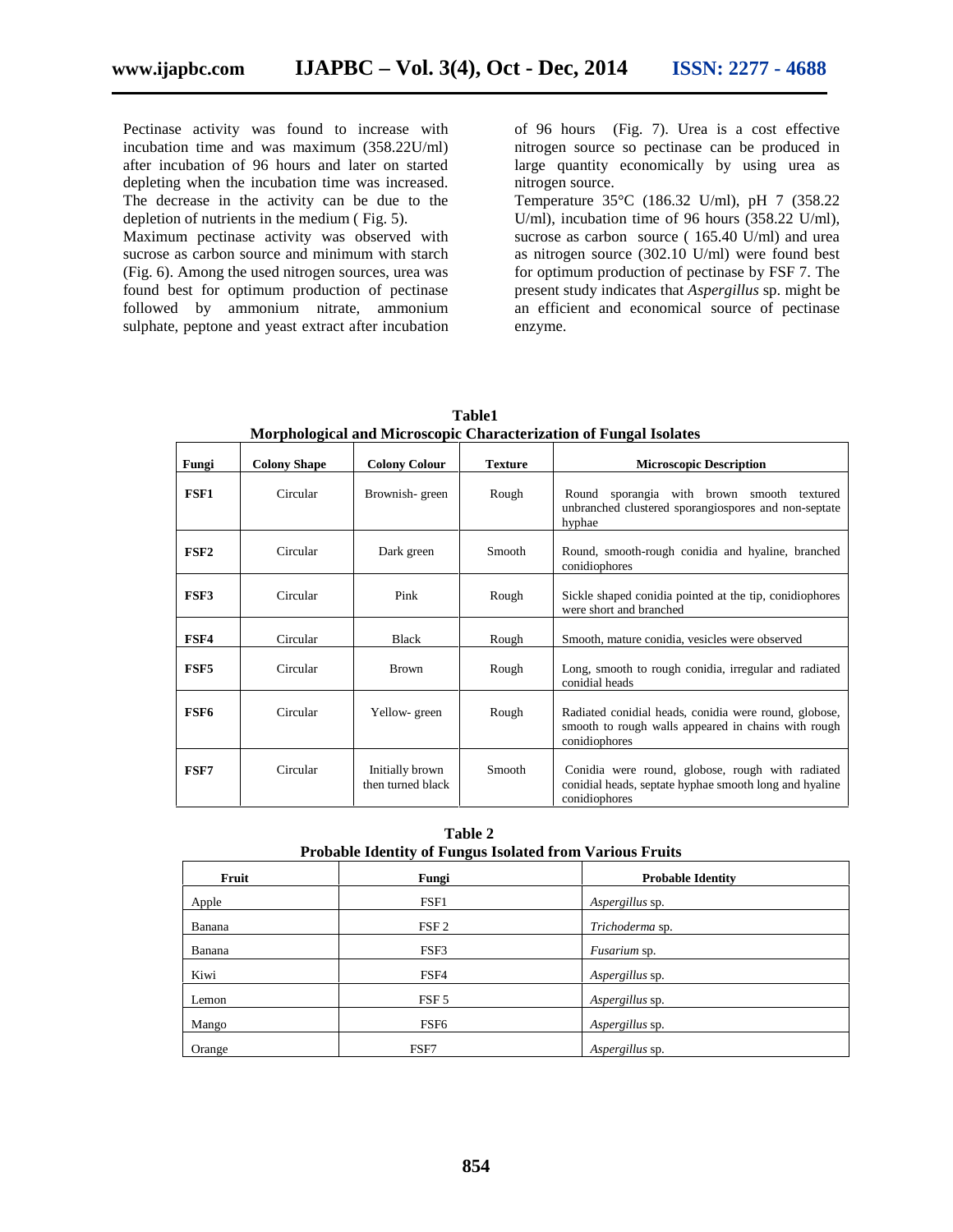| Zone of Hydrolysis and Pectinase Activity of Pectinolytic Fruit Spoilage Fungal Isolates |        |                         |                                  |  |  |  |
|------------------------------------------------------------------------------------------|--------|-------------------------|----------------------------------|--|--|--|
| Fungi                                                                                    | Fruit  | Zone of Hydrolysis (mm) | <b>Pectinase Activity (U/ml)</b> |  |  |  |
| FSF1- <i>Aspergillus</i> sp.                                                             | Apple  | 20                      | 124.84                           |  |  |  |
| FSF2-Trichoderma sp.                                                                     | Banana | No zone                 |                                  |  |  |  |
| FSF3- Fusarium sp.                                                                       | Banana | No zone                 |                                  |  |  |  |
| FSF4- <i>Aspergillus</i> sp.                                                             | Kiwi   | 23                      | 142.72                           |  |  |  |
| FSF5-Aspergillus sp.                                                                     | Lemon  | 16                      | 102.54                           |  |  |  |
| FSF6-Aspergillus sp.                                                                     | Mango  | No zone                 |                                  |  |  |  |
| FSF7- <i>Aspergillus</i> sp.                                                             | Orange | 25                      | 156.80                           |  |  |  |

**Table 3 Zone of Hydrolysis and Pectinase Activity of Pectinolytic Fruit Spoilage Fungal Isolates** Table 3<br>ty of Pectinolytic Fruit Spoilage Fungal Isolates



**Fig.1 Fruit Spoilage Fungi on PDA Media**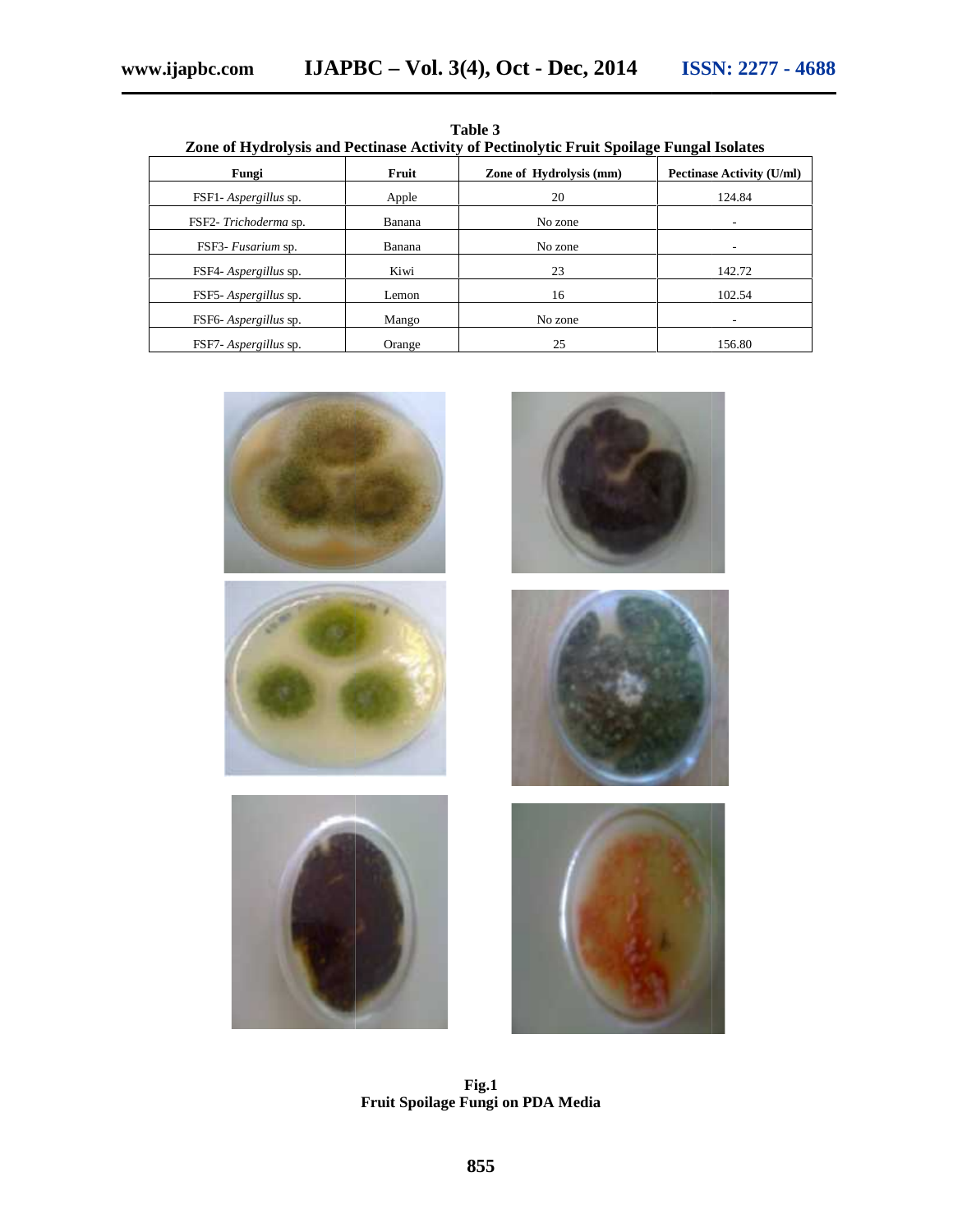

**Fig. 2 Zone of Hydrolysis Produced by FSF Hydrolysis** 



**Fig. 3 Effect of Different pH on Pectinase Production**



**Fig. 4 Effect of Different Temperatures on Pectinase Production**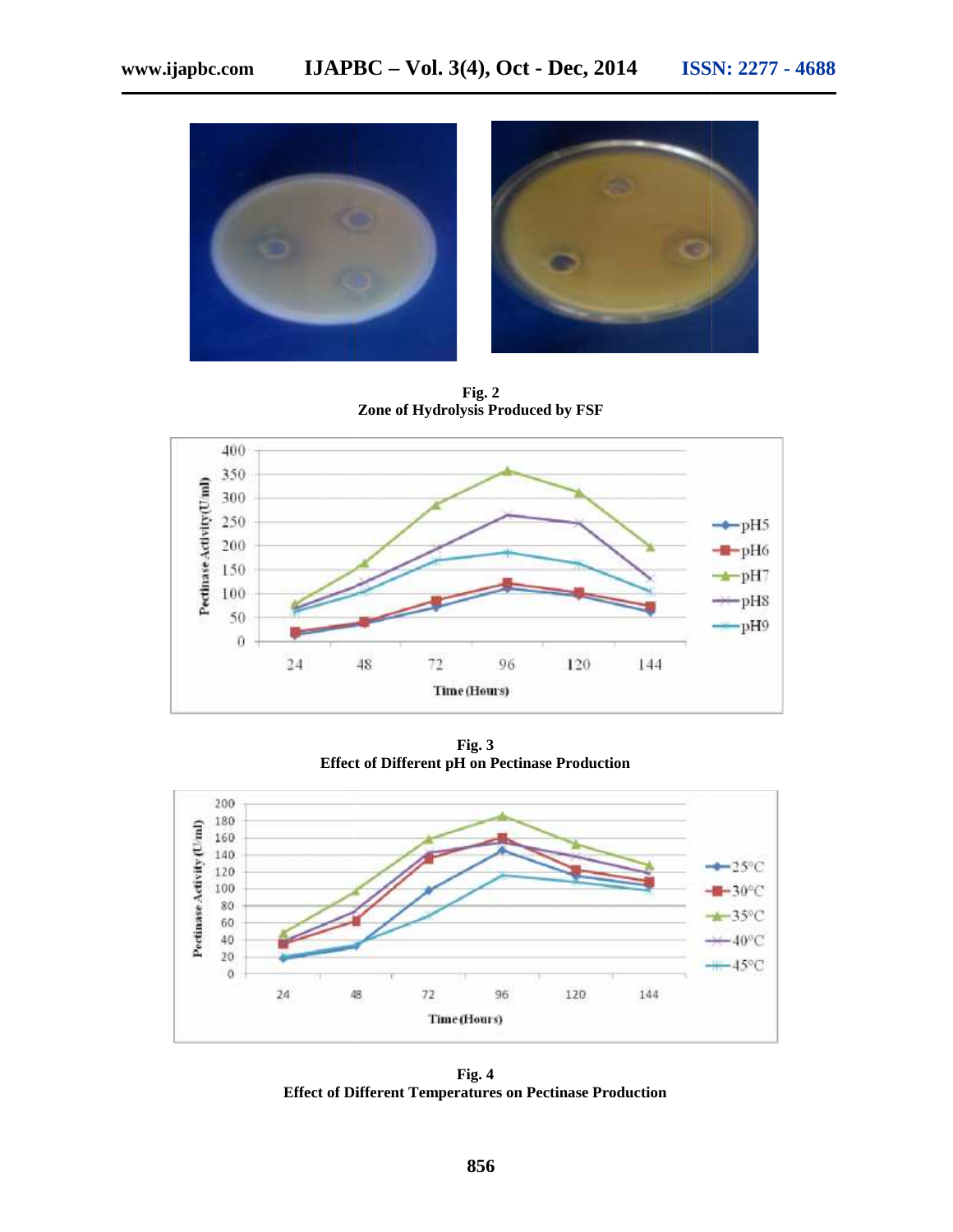

**Effect of Different Incubation Time on Pectinase Production**



**Fig. 6 Effect of Different Carbon Sources on Pectinase Production**



**Fig 7 Effect of Different Nitrogen Sources on Pectinase Production**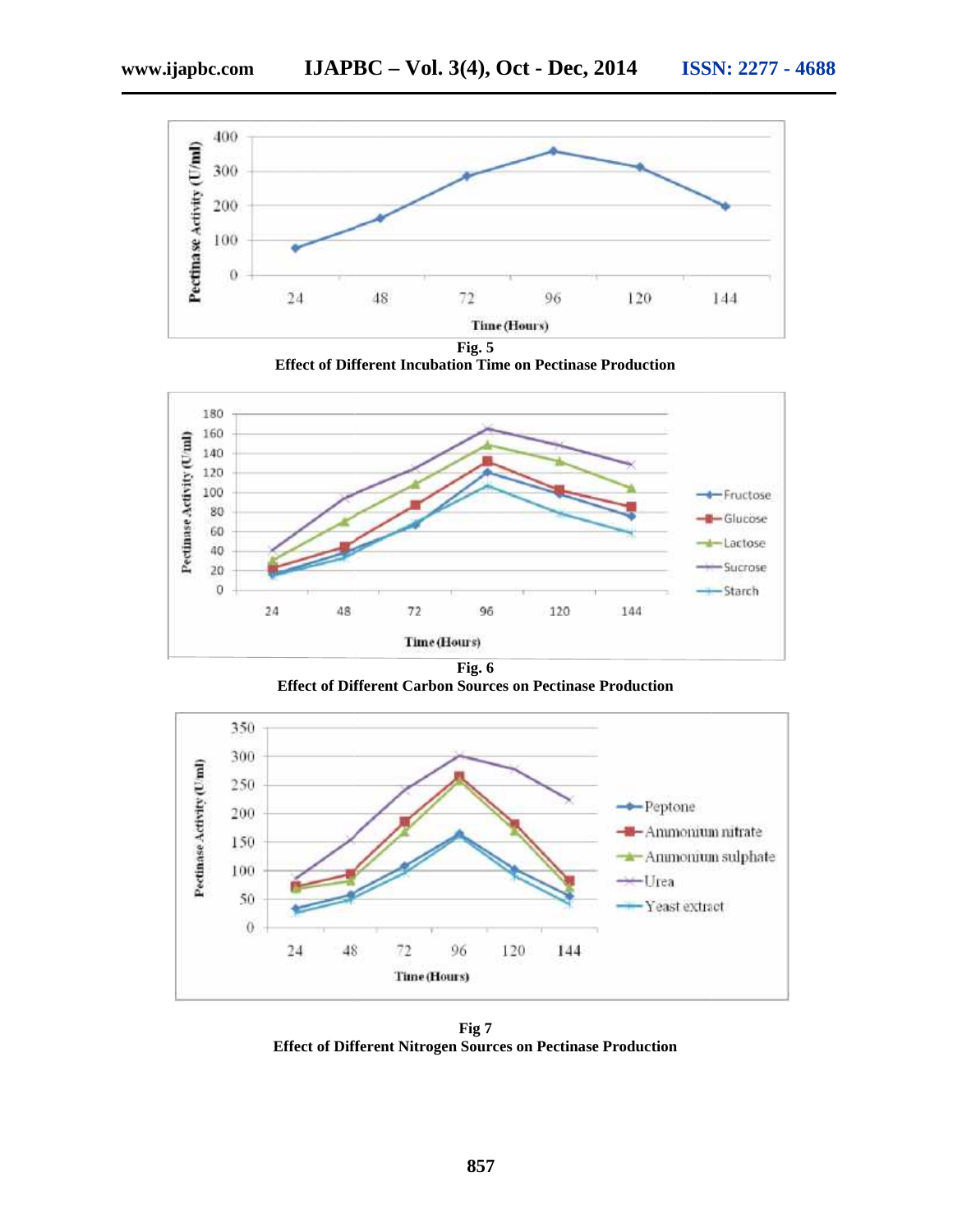Ahmad *et al.*<sup>14</sup> found that fungal species responsible for the production of pectinase had maximum activity at 48 hours after which the activity gradually decreased. According to Khairnar *et al*.<sup>10</sup> maximum pectinase production was obtained in between 24 hours to 72 hours from *Aspergillus* sp. Results of Naderi *et al.*<sup>15</sup> demonstrated that the maximum exopectinase enzyme production was achieved on second day. Akinmusire<sup>13</sup> reported that *Aspergillus* sp. is the common organism associated with the spoilage of orange. Present results of maximum pectinase production by using sucrose as carbon source and urea as nitrogen source were found similar with the results of Ibrahim *et al.*<sup>16</sup> and Rajmane and Korekar $17$  respectively. Pectinase production was enhanced by addition of nitrogen sources such as yeast extract, peptone and ammonium chloride but was inhibited by glycine, urea and ammonium sulphate $^{18}$ .

### **CONCLUSION**

Microbial pectinase can be considered as the most important enzyme for many industries. Cost effective technologies are needed for the production of enzymes and fungus is suitable for economical production of pectinases using spoiled fruits. Major parameters affecting the enzyme production were studied and optimal levels were identified. It is concluded from the findings that pectinase production was optimized by optimizing the process parameters and considerable amount of enzyme was produced by a newly isolated strain of *A. niger* FSF7 under laboratory conditions. This isolate can be identified by molecular methods to confirm its novelty and can be used for commercial production of pectinases with optimized process parameters.

#### **REFERENCES**

- 1. Singh D and Sharma RR, Postharvest diseases of fruit and vegetables and their management. In: Prasad, D. (Ed.), Sustainable Pest Management, Daya Publishing House, New Delhi, India, 2007.
- 2. Tomassini A, Selia L, Raiola A, D'Ovidio R, Favaron F, Characterization and expression of *Fusarium graminearum* endo polygalacturonases *in vitro* and during wheat infection, Journal of Plant Pathology*.* 2009; 58(3): 556-564.
- 3. Jayani RS, Saxena S, Gupta R, Microbial pectinolytic enzymes: A review. Process Biochemistry, 2005; 40(9): 2931-2944.
- 4. Barth M, Hankinson TR, Zhuang H, Breidt F, Microbiological spoilage of fruits and vegetables, Journal of Food Microbiology and Food Safety, 2009; 1(6): 135-174.
- 5. Prathyusha K, Suneetha V, Bacterial pectinase and their potent biotechnology application in fruit processing juice production industry, Journal of Phytology, 2011; 3(6): 16-19.
- 6. Jacob N, Prema P, Influence of mode of fermentation on production of polygalacturonase by a novel strain of *Streptomyces lydicus*, Food Technology and Biotechnology, 2006; 44(2): 263-267.
- 7. Palaniyappan M, Vijayagopal V, Renukal V, Viswanathan R, Viruthagiri T, Screening of natural substrates and optimization of operating variables on the production of pectinase by submerged fermentation using *Aspergillus niger* MTCC 281, African Journal of Biotechnology, 2009; 8(4): 682- 686.
- 8. Ibrahim S, Rahma MA, Isolation and identification of fungi associated with date fruits (phoenix dactylifera, linn.) sold at Bayero University*,* Bayero Journal of Pure and Applied Sciences, 2009; 2(2): 127-130.
- 9. Qudiesat K, Abu-Elteen K, Elkarmi A, Hamad M, Abussaud M, Assessment of airborne pathogens in healthcare settings, African Journal of Microbiology Research, 2009; 3(2): 066-076.
- 10. Khairnar Y, Vasmi KK, Boraste A, Gupta N, Trivedi S, Patil P, Gupta G, Gupta G, Jhadav A, Mujapara A, Joshi B, and Mishra D, Study of pectinase production in submerged fermentation using different strains of *Aspergillus niger,* International Journal of Microbiology Research, 2009; 1(2): 13-17.
- 11. Al-Hindi RR, Al-Najada AR, Mohamed SA, Isolation and identification of some fruit spoilage fungi: Screening of plant cell wall degrading enzymes, African Journal of Microbiology Research, 2011; 5(4): 443- 448.
- 12. Miller GL, Analytical chemistry, 1959; 31, 426.
- 13. Akinmusire OO, Fungal species associated with the spoilage of some edible fruits in Maiduguri Northern Eastern Nigeria*,* Journal of Environmental Biology, 2011; 5(1): 157- 161.
- 14. Ahmad Y, Hameed A, Ghaffar A, Enzymatic activity of fungal pathogens in corn, Pakistan Journal of Botany, 2006; 38(4): 1305-1316.